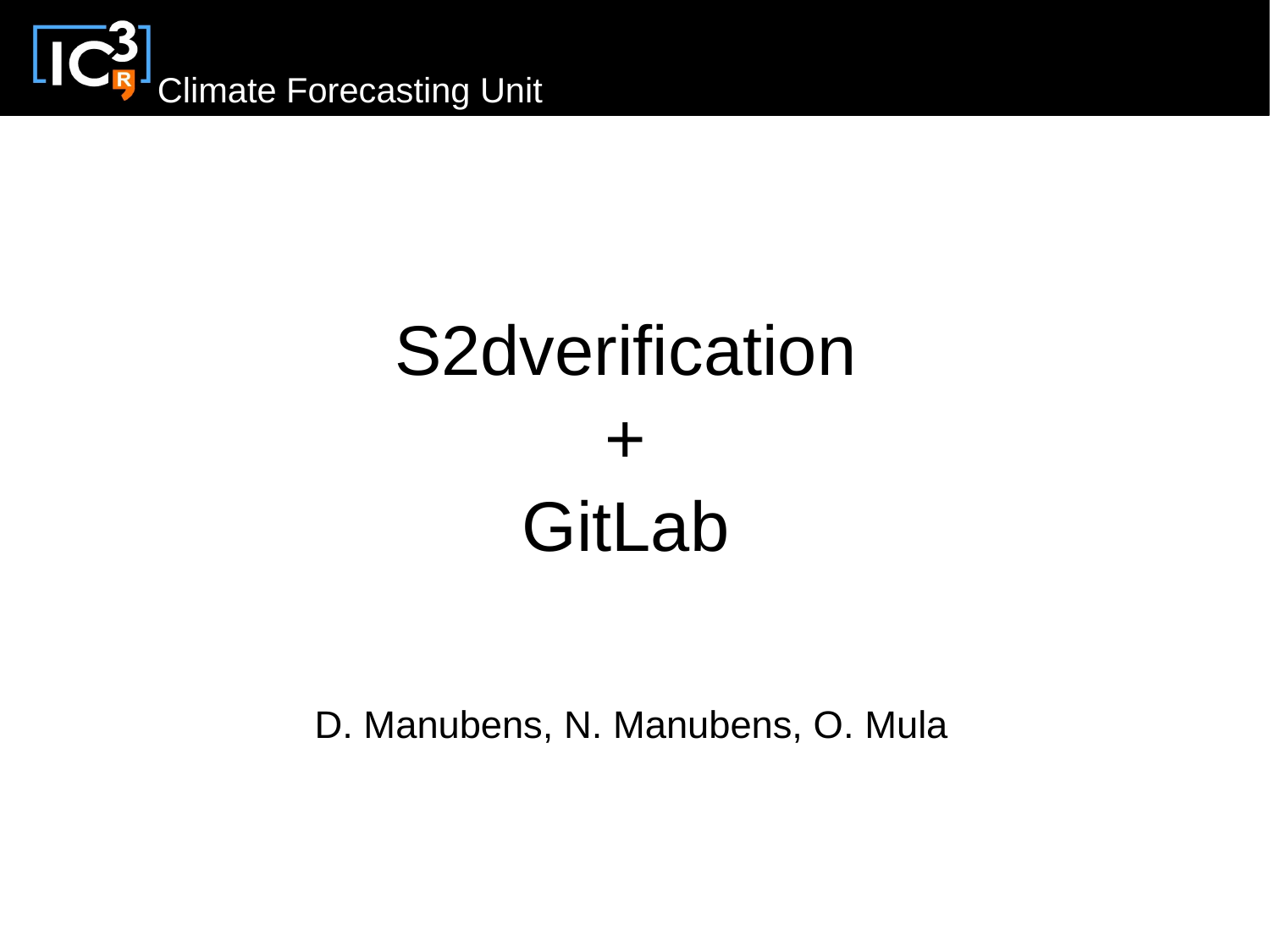

# Outline

- SCRUM development model
- GIT branching + testing
	- Currently
	- New suggestion
- Pending tests
- Questions, comments, ...
- GitLab practical session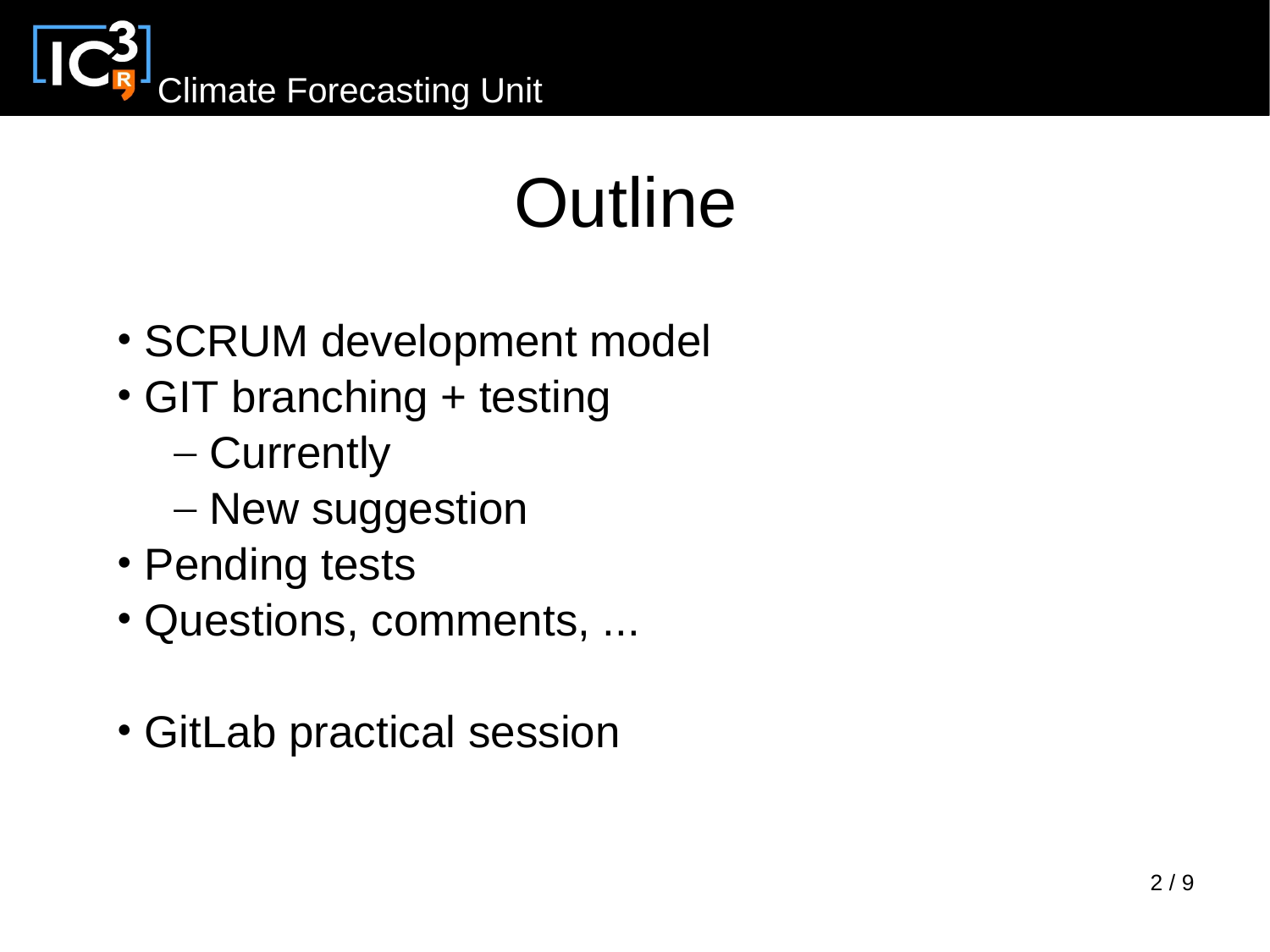

#### SCRUM development model

- Affects only maintenance tasks, not personal developments.
- The development happens in a sequence of stages: sprints.
- Product backlog and sprint backlogs here:

https://docs.google.com/spreadsheets/d/16- 7CvRxNEcpX4k25sYjcV3G4XoqYFwvGXn1 W0fv3CAQ/edit?usp=sharing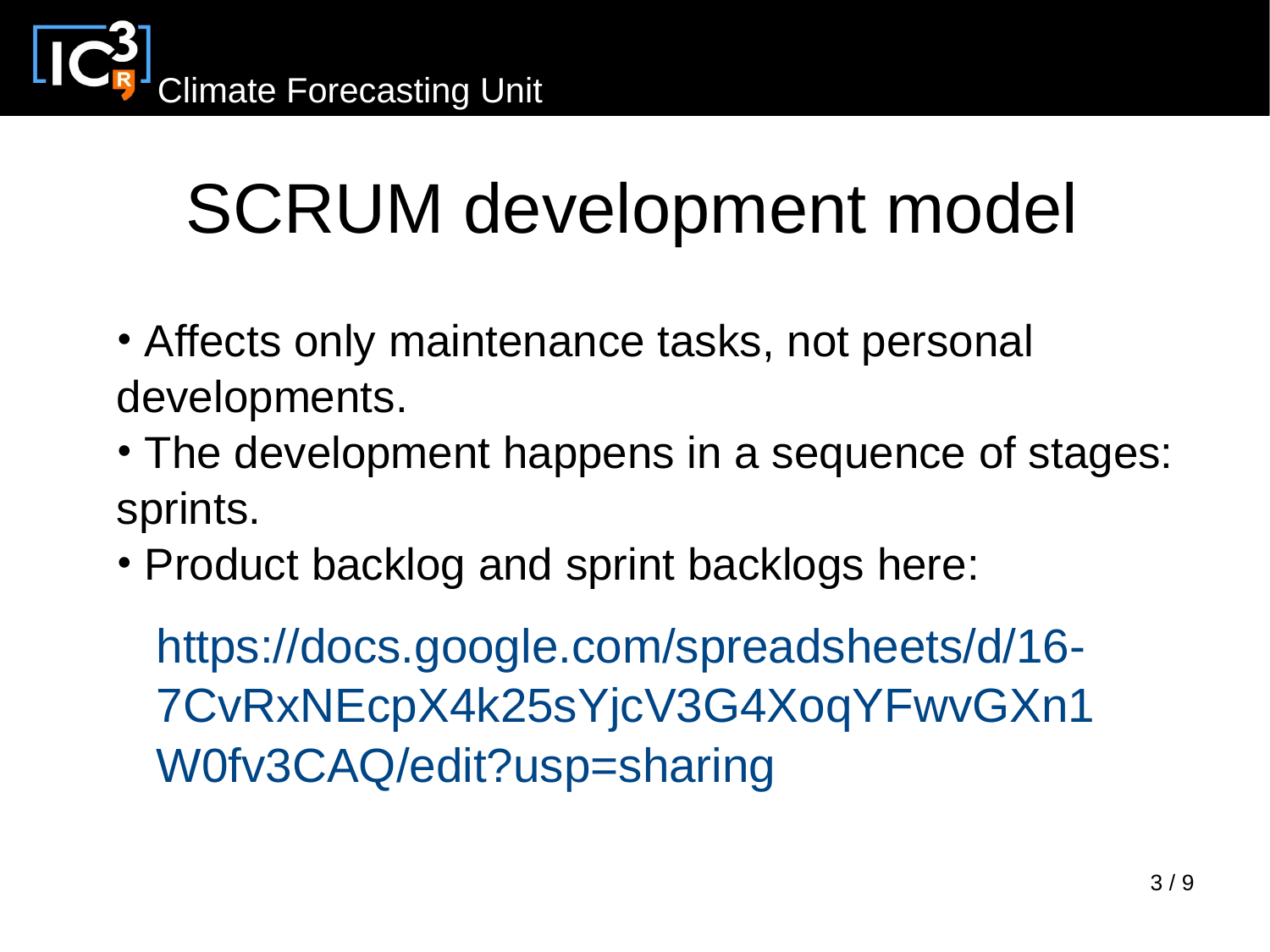

**- Hard to release because everything must be tested**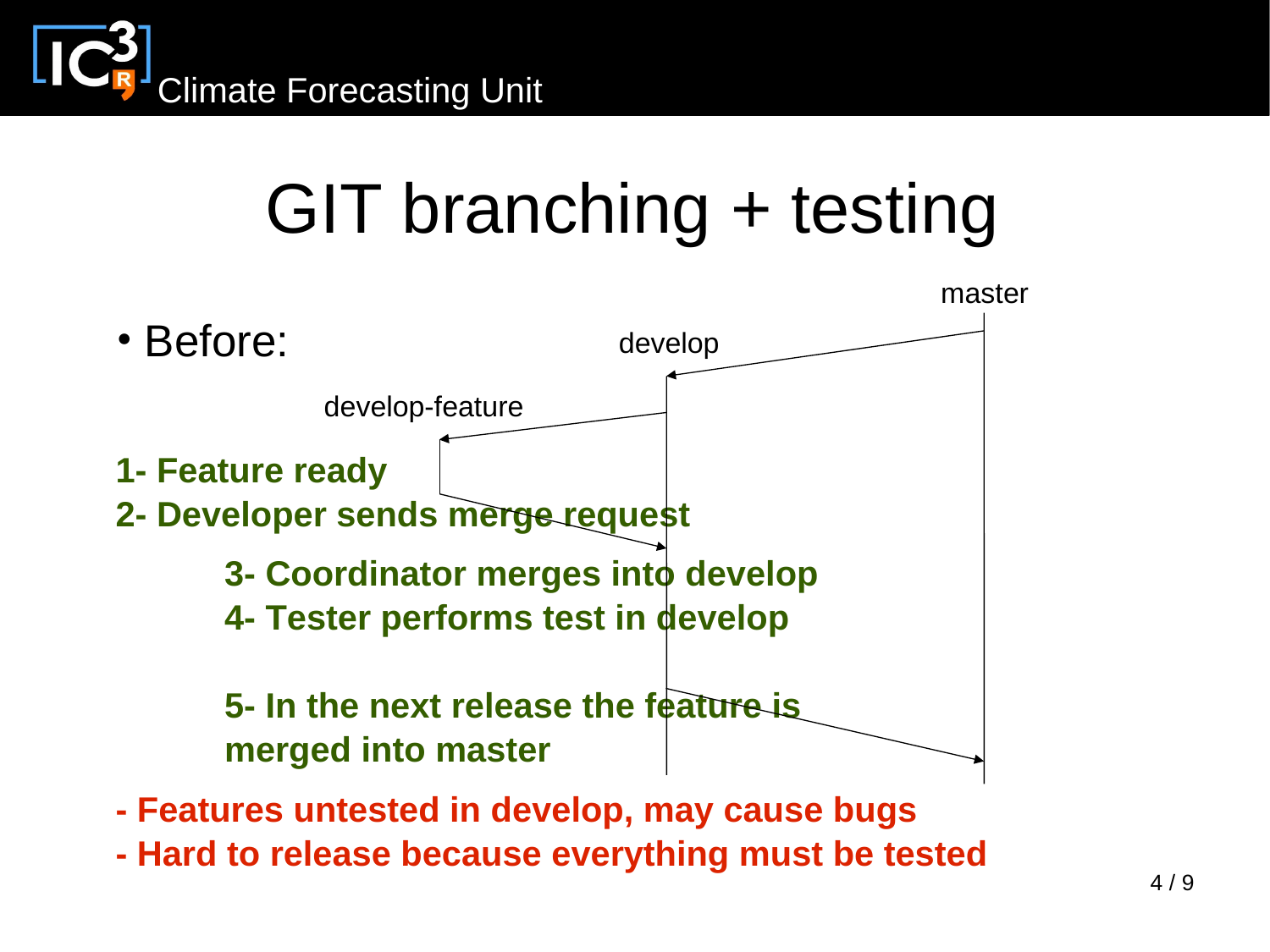

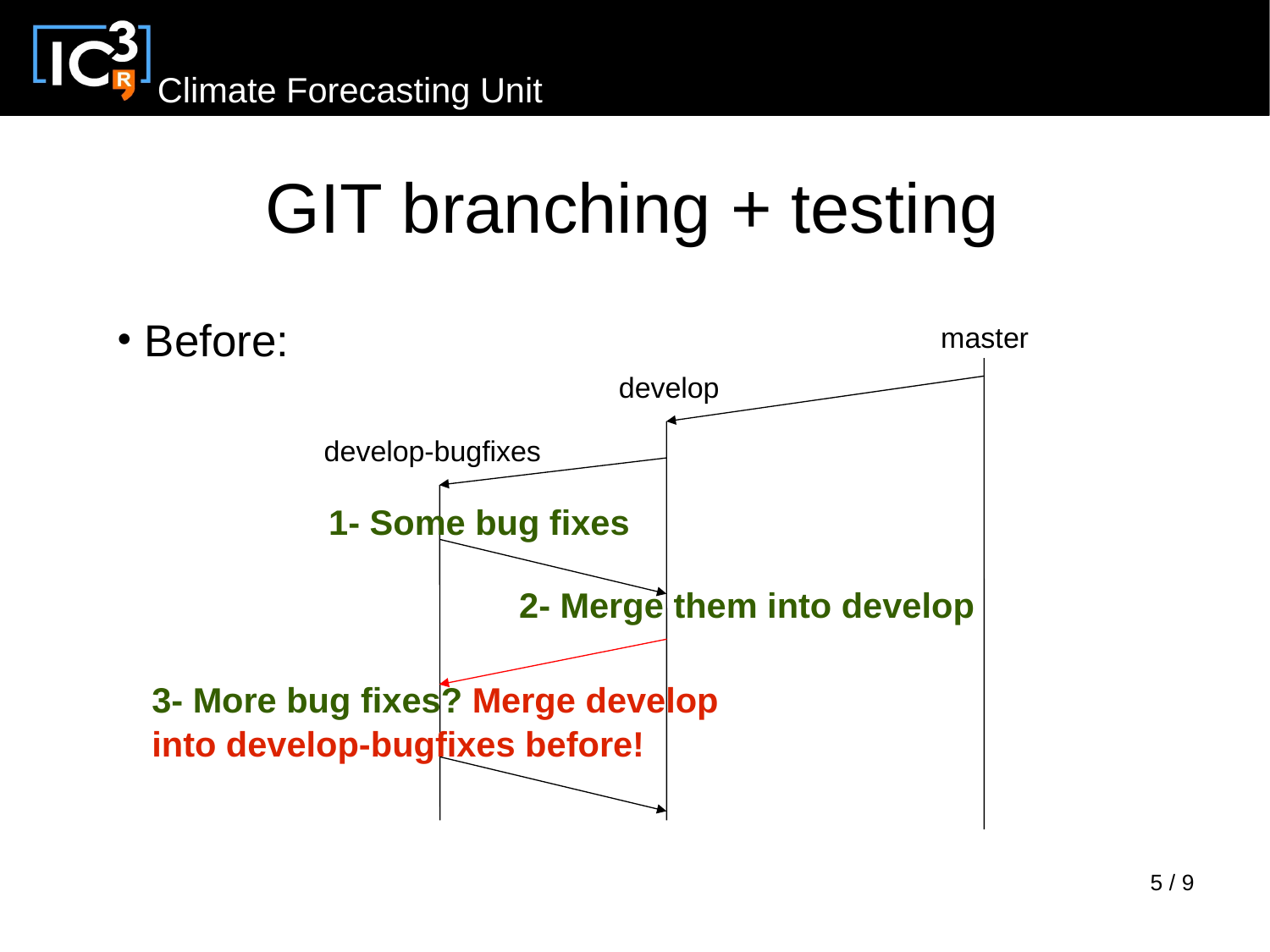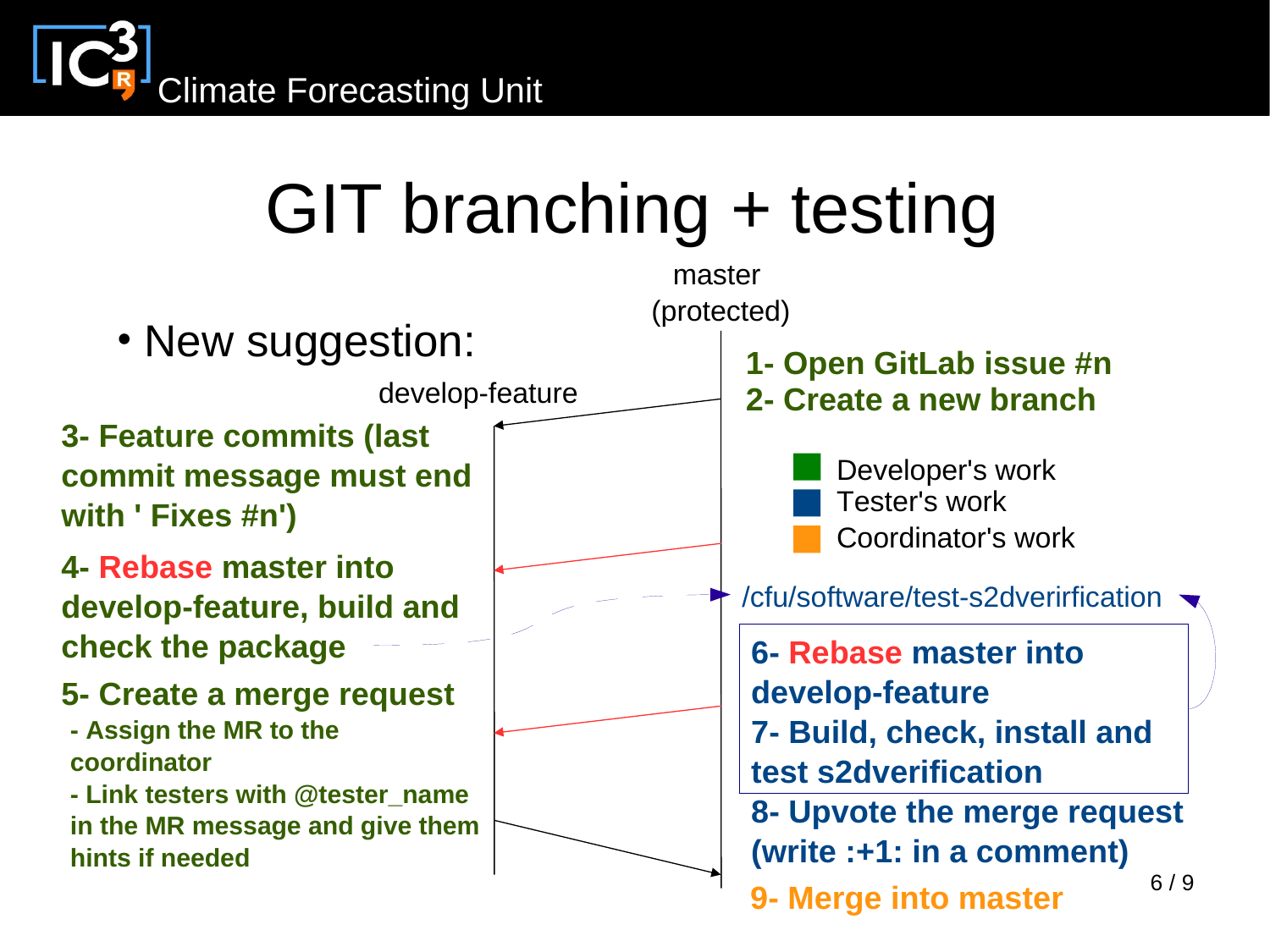

- New suggestion:
	- No risk of bugs in the main branch
	- Always releaseable
	- develop-bugfixes disappears
	- Do you agree?
	- Any suggestion?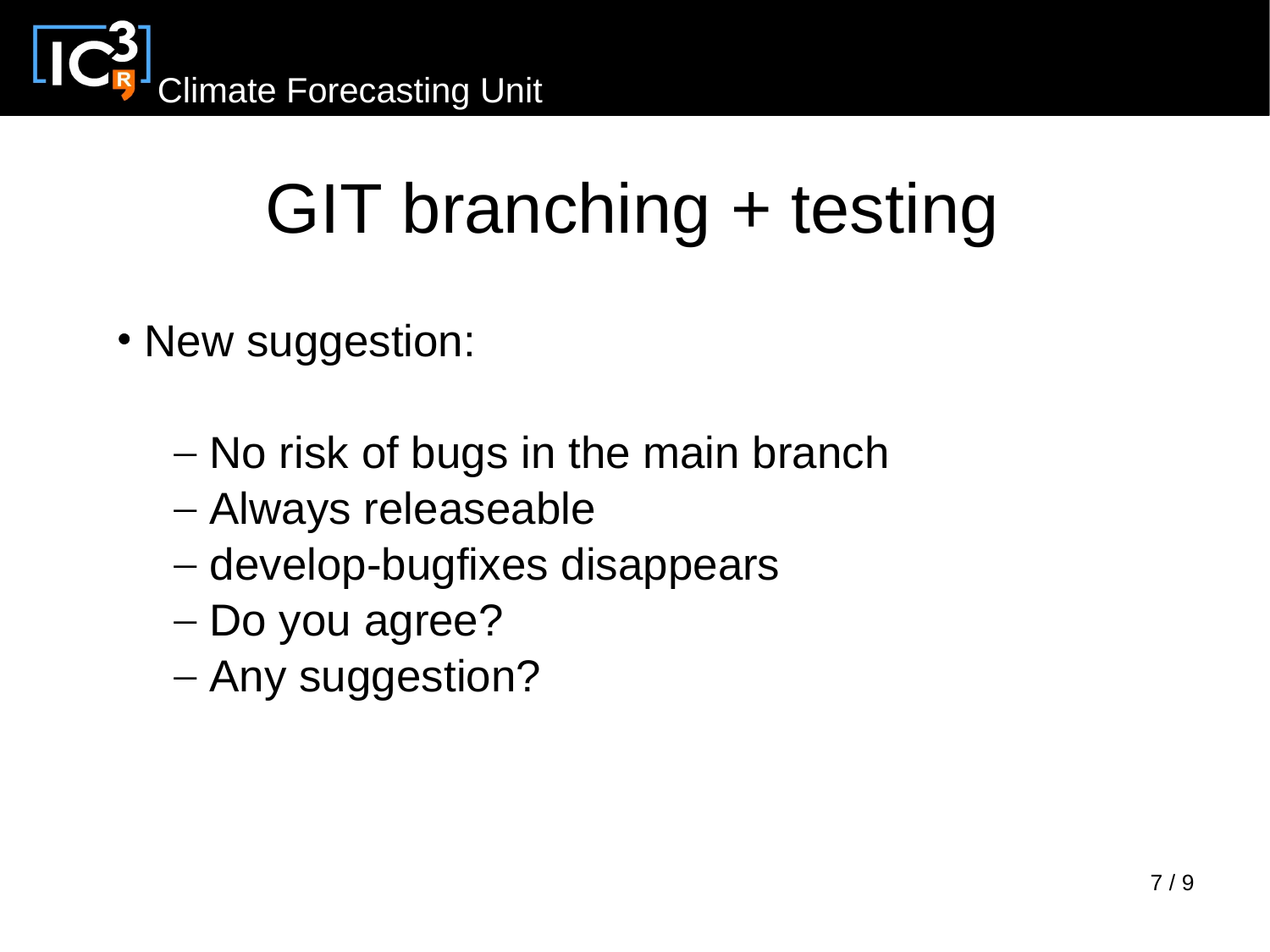

#### Pending tests

| <b>Branch name</b>        | <b>Testers</b>     |
|---------------------------|--------------------|
| develop-plotStereoMaps    | Neven + Danila     |
| develop-loadIce           | <b>Neven</b>       |
| develop-loadObsOnly       | <b>Neven</b>       |
| develop-plotACC           | Chloé              |
| develop-ACC permutation   | <b>Virginie</b>    |
| develop-corr-level-signif | (Chloé +) Virginie |
| develop-loadGlorys        | Chloé              |